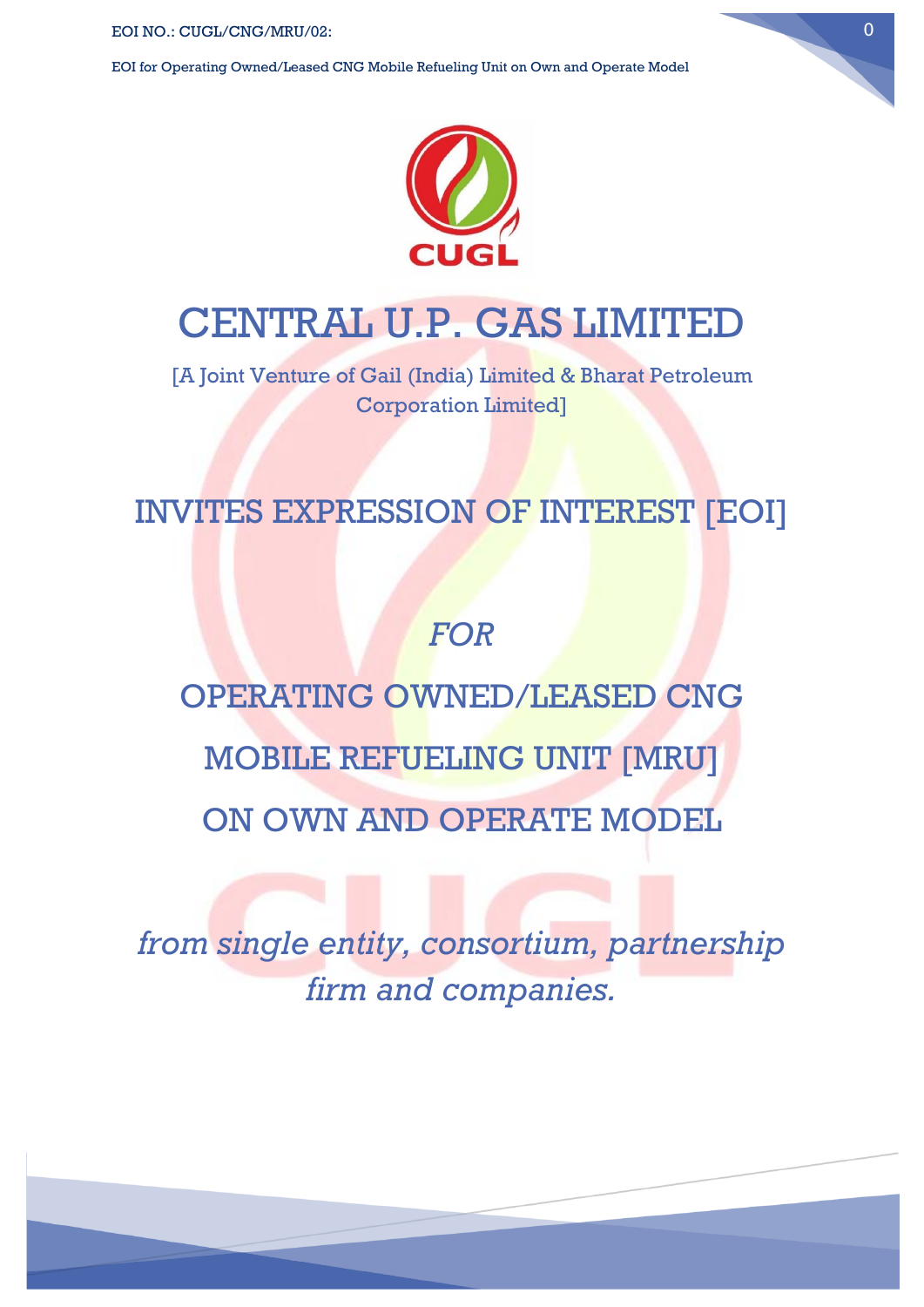EOI for Operating Owned/Leased CNG Mobile Refueling Unit on Own and Operate Model

#### **NOTICE INVITING EXPRESSION OF INTEREST [EOI]**

EOI NO.: CUGL/CNG/MRU/02 DATED: 06.01.2022

EOI for Operating Owned/Leased CNG Mobile Refueling Unit on Own and Operate Model

- 1. CUGL invites offers through Expression of Interest (EOI) from SINGLE ENTITY, CONSORTIUM, PARTNERSHIP FIRM, COMPANIES (herein after called APPLICANT) for Submitting their proposal for CNG Mobile Refueling Unit on Own and Operate Model.
- 2. The purpose of EOI is to encourage the APPLICANT to operate the CNG Mobile Refueling unit (MRU) in CUGL's authorised geographical areas of KANPUR, BAREILLY & JHANSI.
- 3. Finalization of the Application is as mentioned in the EOI is an ongoing process.
- 4. Schedule of release of EOI is as per below table:

| EOI Ref No.     | <b>Start date</b> | End date   |
|-----------------|-------------------|------------|
| CUGL/CNG/MRU/02 | 06.01.2022        | 31.03.2022 |

CUGL reserves the right to extend the EOI period and due date for submission, mentioned above

Major details of the EOI:

| <b>EOI Download</b>        | EOI can be downloaded from WWW.CUGL.CO.IN from<br>the date of notification.                                                                                                                                                                                                                                          |  |
|----------------------------|----------------------------------------------------------------------------------------------------------------------------------------------------------------------------------------------------------------------------------------------------------------------------------------------------------------------|--|
| Last date of<br>Submission | 31.03.2022                                                                                                                                                                                                                                                                                                           |  |
| EOI opening date           | As this is an ongoing process, CUGL shall open the<br>submitted EOI periodically and inform the Applicants<br>accordingly.                                                                                                                                                                                           |  |
| Submission of EOI          | The completely filled, signed and stamped EOI to be<br>submitted at below mentioned address:<br><b>Senior Manager- Marketing</b><br><b>Central U.P Gas Limited</b><br>(A Joint Venture of Gail (India) Limited & BPCL)<br>Req. Off: 7 <sup>th</sup> Floor, UPSIDC Complex, A-1/4, Lakhanpur,<br>KANPUR -208024, U.P. |  |

5. Queries: Applicants to note that any queries related with the EOI to be submitted online only at email id billinfo@cugl.co.in. Queries/clarifications received in any other form are liable to be unanswered. A written reply from the concerned CUGL official will be given on the same id.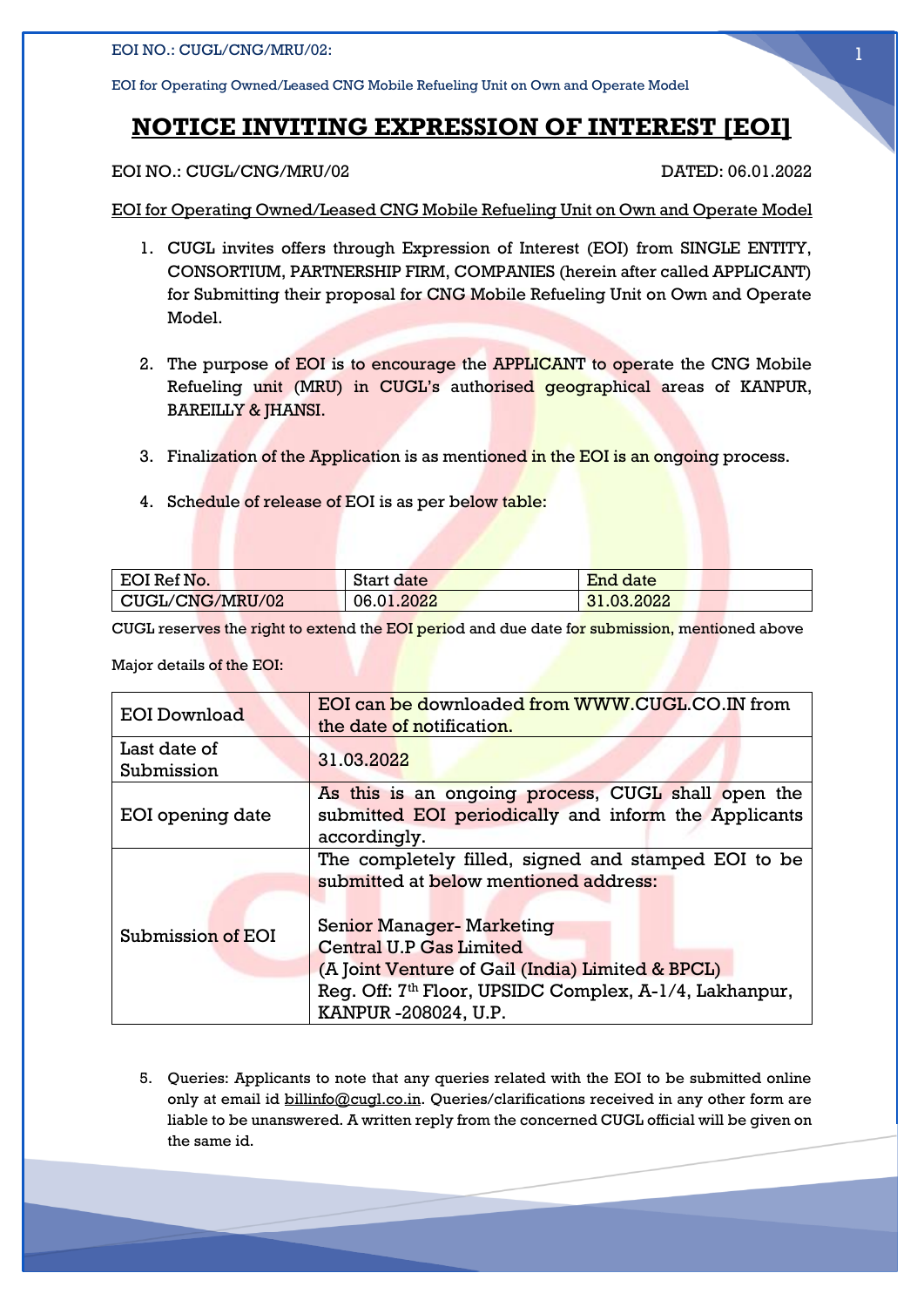#### EOI for Operating Owned/Leased CNG Mobile Refueling Unit on Own and Operate Model

- 6. All revisions, clarifications, corrigendum, addenda, time extensions etc., to the EOI will be hosted on CUGL website. Applicants to regularly visit the website to keep themselves updated.
- 7. Submission of EOI: The EOI complete in all respect should be filled, signed, stamped and submitted to the above- mentioned address.

#### **I. INTRODUCTION:**

- 1. Central U.P. Gas Limited is a Joint Venture of GAIL (India) Ltd. & BPCL and is into the business of City Gas Distribution in authorized Geographical areas of:
- a) Kanpur & Unnao
- b) Bareilly
- c) Jhansi
- 2. A typical schematic of the types of CNG stations is as under:



- 3. CUGL is interested to expand the reach of CNG for the convenience of the customers. CNG Mobile Refueling Unit (MRU) is the solution for providing CNG filling service to the customers at convenient locations.
- 4. MRU can supply CNG with ease to areas unconnected with pipeline, rural areas as well as dense urban areas wherein land availability is constrained.
- 5. It is envisaged to provide this service through entrepreneurs willing to work in the field of CNG retailing. Interested party needs to own/lease the MRU and operate it in CUGL authorized areas or any other areas as directed by CUGL.
- 6. MRU should consist of following items:
	- a) PESO approved CNG Cylinder Cascades (preferable Type-III or Type-IV) of approx. minimum 4,500 WL capacity.
	- b) Booster compressor as per business requirement.
	- c) Provision for dispensing CNG at minimum pressure of 200 bar to the vehicles at all the times.
	- d) 2 arms dispensing arrangement.
	- e) Average flow rate of 100 SCMH over the range of 250 bar to 10 bar cascade pressure.
	- f) It should be mounted on HCV for mobile operations of MRU.
	- g) GPS Tracker.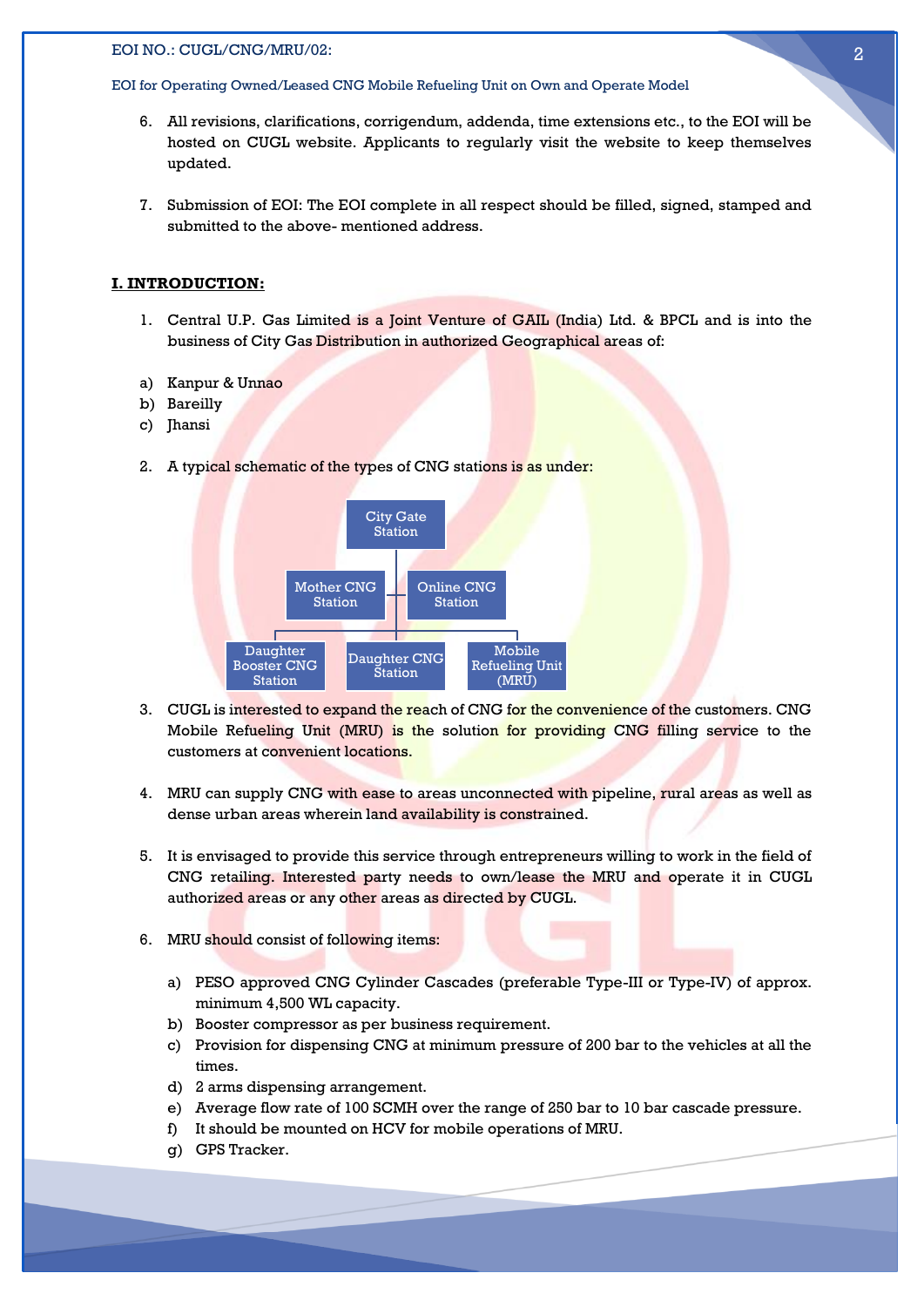#### EOI for Operating Owned/Leased CNG Mobile Refueling Unit on Own and Operate Model

Note: As the MRU technology is a new concept to the Indian CGD sector, the above is as per the best available understanding of Central U.P. Gas Limited.

The EOI proposal must be submitted by an applicant with the following clear understanding of the modus operandi.

Flow diagram is as follows:

CNG Filling to MRU at CUGL LCV Filling Point MRU to be placed at CUGL approved Location

CNG dispensing to vehicles by MRU

#### **II. SCOPE OF WORK:**

- 1. EOI is invited from the interested parties having experience in the field of CNG cascades, transportation/retail/storage of hydrocarbons or any other flammable material or Manufacturer/Supplier/Operator of CNG Mobile Refueling Unit to submit their interest for operating their owned/leased CNG Mobile Refueling Unit on Own and Operate Model.
- 2. It will be the responsibility of the interested party to obtain all the applicable statutory approvals such as.
	- i. PESO,
	- ii. District Administration or
	- iii. All other approvals depending on statutory requirements & the area of operation.
- 3. Ownership of MRU shall be of the interested party and the party shall be indemnifying CUGL from any loss/damage caused by MRU or during the operation of MRU. An indemnity bond shall be executed accordingly.
- 4. It shall be responsibility of the party to ensure safe operations of MRU at all the times.
- 5. Party shall be responsible for finding customers for sale of gas from its MRU.
- 6. Ownership of gas shall be of CUGL and CUGL shall be paying the commission to the party on sales.
- 7. Arrangement of power supply required for MRU shall be in the scope of the interested party.
- 8. The interested party must clearly mention the relevant experience and submit the requisite proof.
- 9. The interested party should also submit its tentative business plan for gas sales from MRU.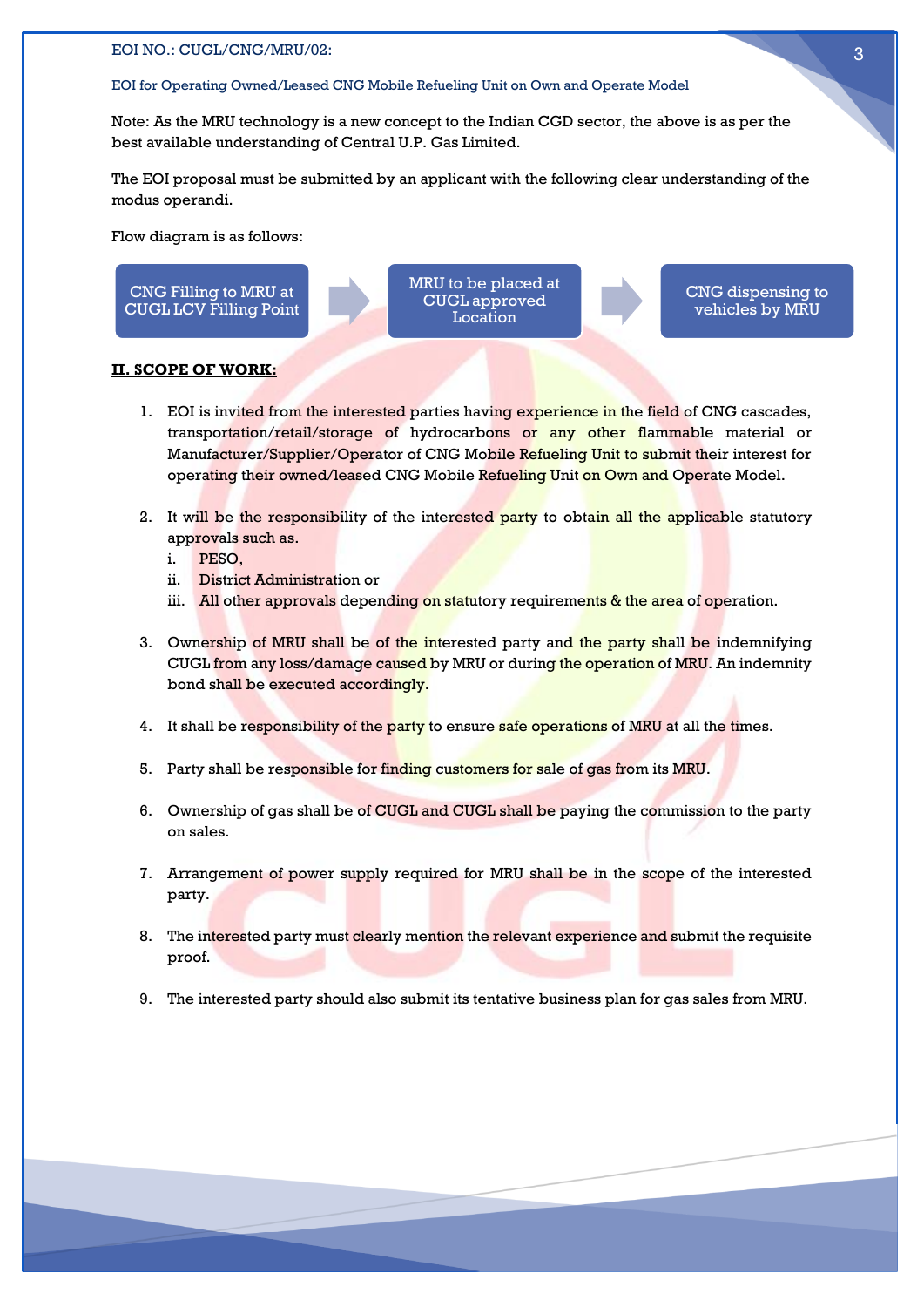#### EOI for Operating Owned/Leased CNG Mobile Refueling Unit on Own and Operate Model

#### **III. OTHER TERMS & CONDITIONS:**

- 1. Successful applicant has to utilize its MRU for dispensing CNG to Transport Vehicles ONLY within the authorized GAs of CUGL.
- 2. Successful applicant shall not set-up its MRU within 2 km Road distance of existing CNG station of CUGL.
- 3. Successful applicant shall have to inform CUGL the location of its MRU in advance prior to every change in location.
- 4. GPS shall be installed in MRU by the successful applicant along with providing the access to CUGL.
- 5. Successful applicant has to sell CNG at the Retail Selling Price (RSP) determined by CUGL for the respective GAs.
- 6. Successful applicant shall deposit advance payment to CUGL, an amount equivalent to CNG required to be filled by CUGL in its MRU for seven days [Amount of Advance Payment=CNG Quantity (Kg) X CNG Rate (Rs/Kg) X (Seven days)]. CNG shall be supplied only up to advance amount deposited i.e. No CNG shall be supplied if deposited amount is utilized.
- 7. Security Deposit of Rs. 10 Lakhs (Rupees ten lakhs only) shall be deposited to CUGL before commencement of operations with respect to agreed Terms & Conditions. Security Deposit submitted is liable to be forfeited in case of any violation of the Terms & Conditions of the Agreement at the discretion of CUGL.
- 8. The party must deposit the amount of the CNG sold in the designated CUGL account on daily basis. Any violation of the same results in the forfeiture of the advance payment available with CUGL after due notice to the party. The party to replenish the forfeited amount within three business days to CUGL account.
- 9. CUGL shall pay the fixed commission charges exclusive of all taxes of CNG sold on fortnightly basis as mentioned below;

| Sr. No.   CNG Sales in Kg/day | Lump Sum Commission charges in Rs. Per Kg (Excluding)<br>taxes, duty, or charges, if any) |
|-------------------------------|-------------------------------------------------------------------------------------------|
| $0 - 1000$ Kg                 | 9.75                                                                                      |
| $1001 - 2001$ Kg              | 9.35                                                                                      |
| More than $2001$ Kg           | 8.95                                                                                      |
|                               |                                                                                           |

- 10. The party to raise the service invoice in triplicate along with the required documents to CUGL for the CNG sold on fortnightly basis. CUGL shall process the payment within 15 days after the receipt of the invoice after due approval from the OIC.
- 11. A Joint record of CNG dispensed shall be signed every time CNG is supplied to the MRU.
- 12. The Agreement shall remain valid for an initial period of 5 Years with provision for extensions in 2 years block with mutual consent.
- 13. Successful applicant shall be dispensing CNG with proper branding of CUGL on MRU.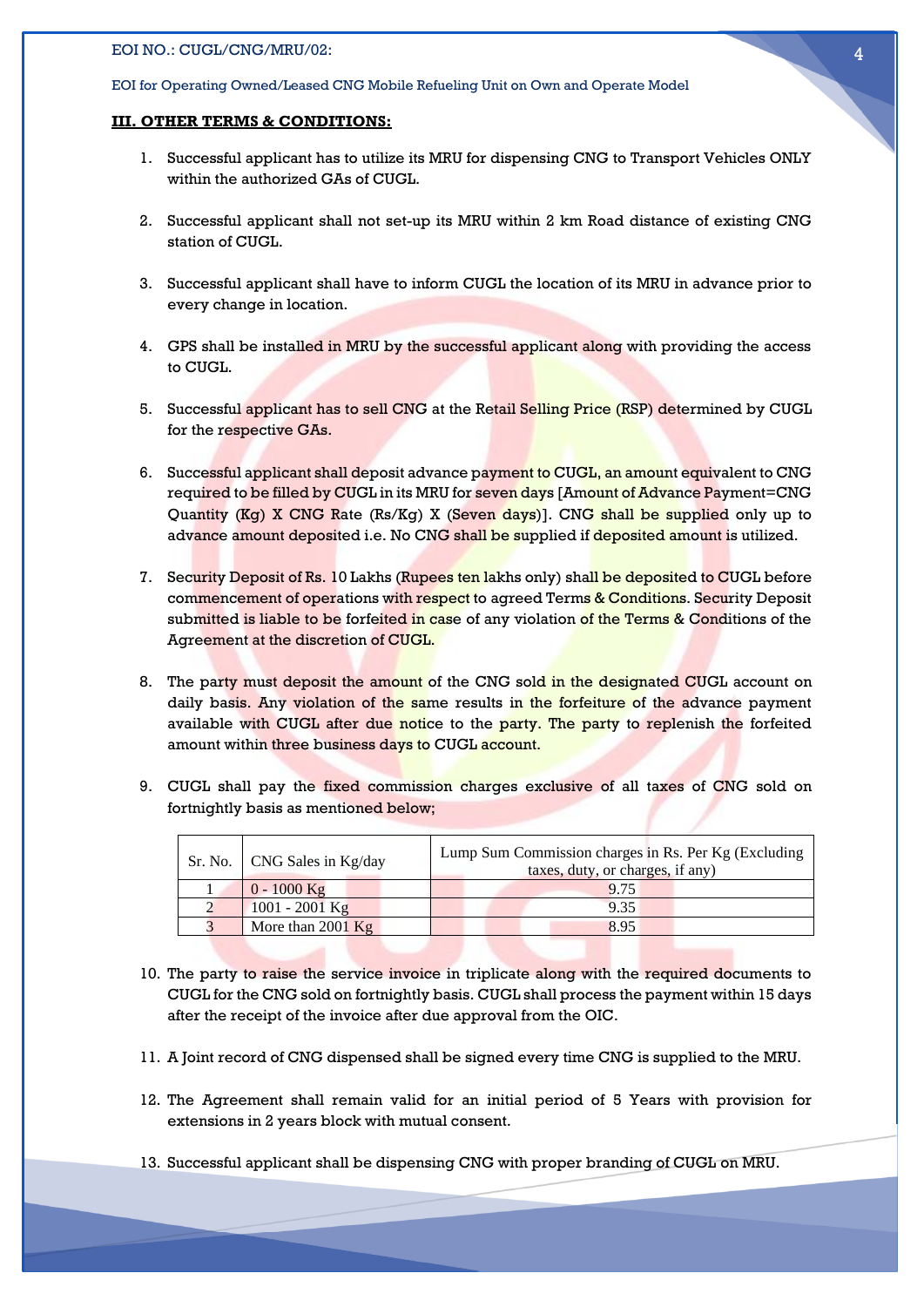#### EOI for Operating Owned/Leased CNG Mobile Refueling Unit on Own and Operate Model

#### **IV. Qualification Criteria:**

The following eligibility criterion shall be met by the Applicants who intend to participate in this EOI and only those applicants, who qualify the following eligibility criteria, may submit the proposal:

- a. General: Only Companies (Registered under Companies Act), Partnership Firms, Proprietorship Firms, Societies (Registered under Societies Registration Act) and Individuals can apply. Individual applicant must have passed Minimum 10th Standard or Equivalent (examination conducted by a Board/School).
- b. Technical Criteria: Applicant must be:
	- 1. Either Manufacturer/Supplier/Operator of CNG Mobile Refueling Unit in India Or

2. having at least ONE (1) year on-ground practical experience in the field of CNG Stations forecourt management.

Or

3. having at least ONE (1) year on-ground practical experience in the field of transportation/retail/storage of hydrocarbons or any other flammable material.

Or

4. In case of partnerships, there should be at least one partner fulfilling any of the above eligibility criteria

Note: Applicant must clearly mention the relevant experience and submit the requisite documentary proof of meeting technical criteria.

- c. Financial Criteria:
	- 1. Applicant must have Minimum Net-worth of Rs. 1 Crore as on  $31<sup>st</sup>$  March of previous Financial Year. Applicant shall be required to submit Net-worth statement in the form of affidavit and duly certified by Chartered Accountant along with EOI proposal.
	- 2. Applicant must have Credit worthiness of at least Rs. 2.0 Crores from Scheduled Bank / Financial Institution. Applicant shall be required to submit a letter ensuring Credit / Credit worthiness of the applicant along with EOI proposal.
	- 3. Undertaking by the applicant for acceptance of Commission charges fixed by CUGL as below;

| Sr. No. <b>CNG</b> Sales in Kg/day | Lump Sum Commission charges in Rs. Per Kg (Excluding<br>taxes, duty, or charges, if any) |
|------------------------------------|------------------------------------------------------------------------------------------|
| $0 - 1000$ Kg                      | 9.75                                                                                     |
| $1001 - 2001$ Kg                   | 9.35                                                                                     |
| More than $2001$ Kg                | 895                                                                                      |

- d. Following documents needs to be submitted along with EOI proposal in support of eligibility:
	- 1. Self-attested copy of EOI (along with all amendments/addendums/corrigendum etc.) as downloaded from CUGL website as acknowledgement of stipulated terms and conditions of EOI.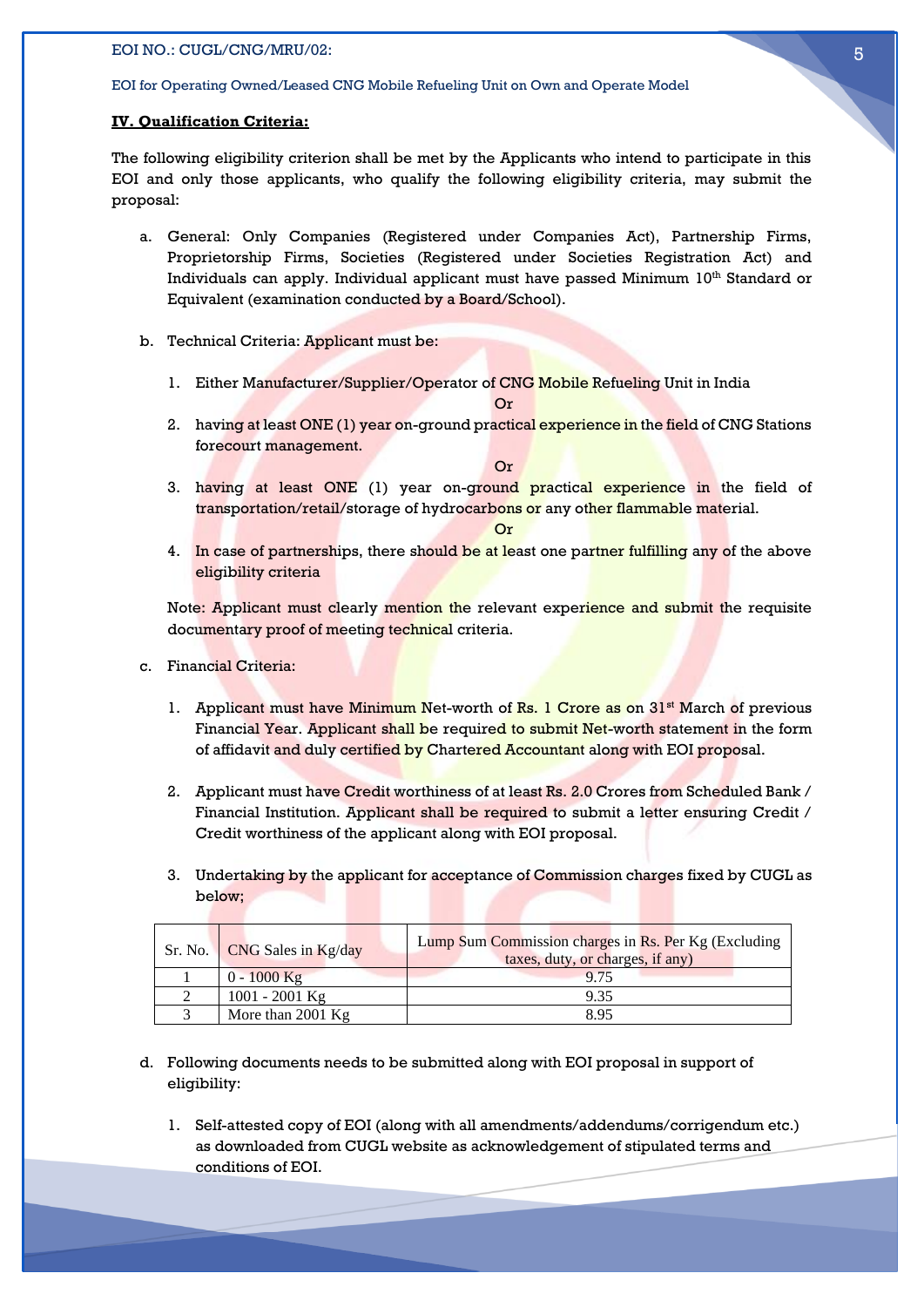#### EOI for Operating Owned/Leased CNG Mobile Refueling Unit on Own and Operate Model

- 2. Undertaking for acceptance of above mentioned commission charges in the format mentioned at Annexure-II.
- 3. Other documents required from Applicant-

#### **Individuals**

- ❖ Copy of AADHAR & PAN cards
- ❖ Self-Attested Copy of Certificate/Marksheet of highest educational qualification issued by a Board / School conducting the examination or equivalent.
- ❖ Contact Address, Phone/Mobile Number & Email ID for any communication.

#### **Other than Individuals:**

- ❖ Partnership deed (for applicants under partnership)
- ❖ Attested copy of Registration certificate / copy of Certificate of Incorporation of the entity from competent authority.
- ❖ Authority letter & copy of Resolution specifying name of the authorized person for making application.
- ❖ Contact Address, Phone/Mobile Number & Email ID for any communication.

#### **Notarized Affidavit w.r.t. following undertakings**:

- ❖ That the applicant has not been convicted for any criminal offence involving moral turpitude/ economic offences (other than freedom struggle)
- ❖ That the applicant is neither mentally unsound nor totally paralyzed
- ❖ That the applicant understand and acknowledges the terms and conditions stipulated in this EOI
- ❖ That the applicant undertakes to indemnify CUGL from any loss/damage caused by MRU during the operation of MRU
- e. Requisite documentary proof w.r.t. meeting the Technical Eligibility Criteria
	- i. Copies of PO/Experience Certificate against proof of being manufacturer/supplier/ Operator of CNG Mobile Refueling Unit in India sales along with the application for EOI.
	- ii. Copy of Work Order & Experience Certificate, issued by client, of having at least ONE (1) year on- ground practical experience in the field of CNG Stations forecourt management.
	- iii. Shop and establishment certificate/Registration certificate of the firm, Partnership deed (in case of partnership firm).
	- iv. Copy of Work Order & Experience Certificate, issued by client, of having at least ONE (1) year on- ground practical experience in the field of transportation/retail/storage of hydrocarbons or any other flammable material.
	- v. Net-worth statement in the form of affidavit and duly certified by Chartered Accountant.
	- vi. Credit letter from Scheduled Bank / Financial Institution ensuring Credit / Credit worthiness of the applicant along with EOI proposal.
	- vii. Copy of balance sheet for the Last Financial Year.
	- viii. Copy of Income tax return of last financial year

*Note: All the documents attached should be self-attested.*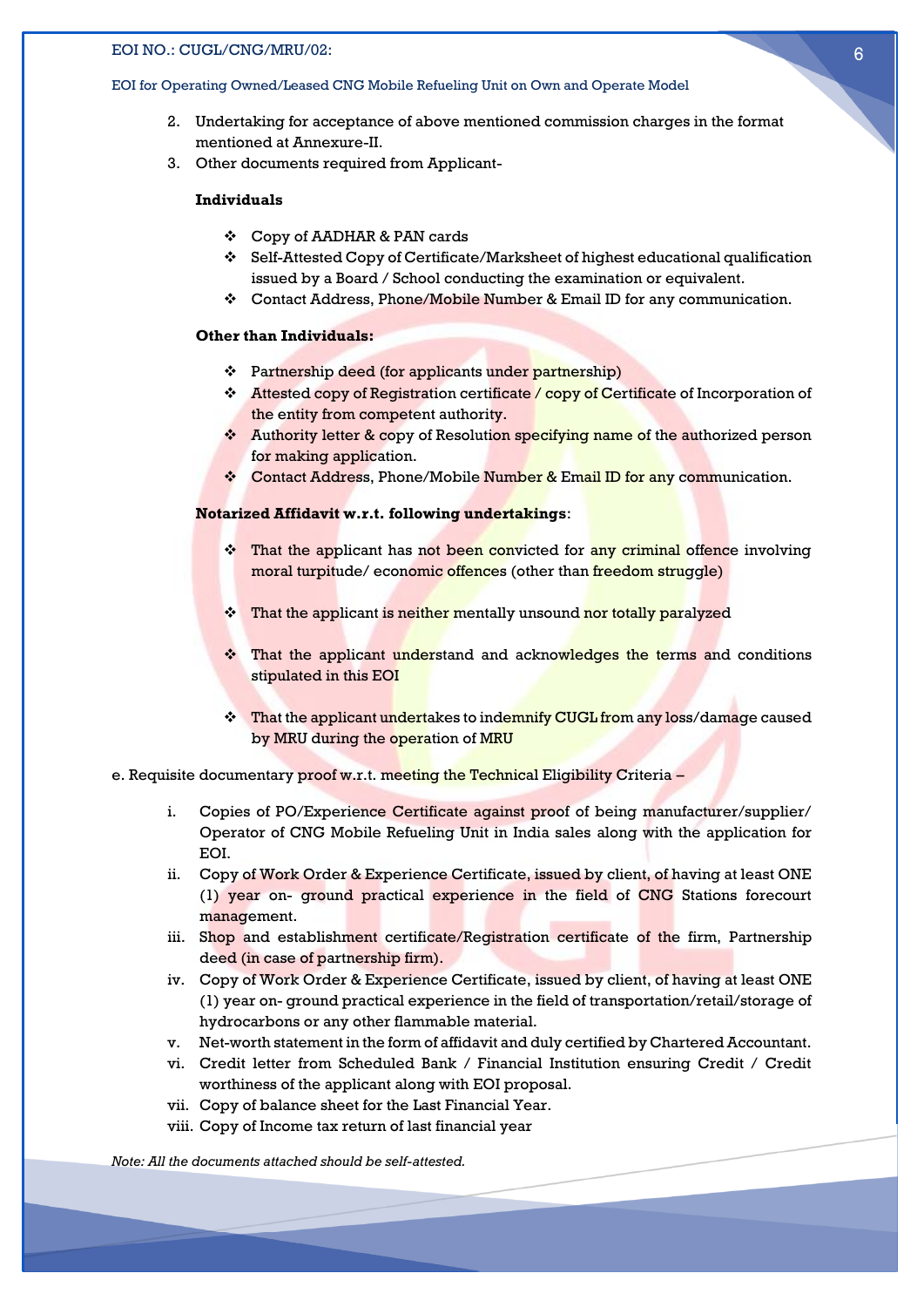#### EOI for Operating Owned/Leased CNG Mobile Refueling Unit on Own and Operate Model

#### **V. Selection Process:**

- a. All applications received shall be evaluated against the Eligibility Criteria mentioned in this EOI document. On evaluation, if required, a techno-commercial query may be sent to the applicant seeking clarification / required documents in support of the qualification criteria.
- b. Selection of applicant(s) shall be based on the EOI proposal submitted by the applicant and work order shall be issued to those applicants qualifying all the eligibility criteria and fulfilling all the terms and conditions mentioned in EoI document and able to provide their undertaking for the commission charges specified by CUGL in this EoI.
- c. CUGL reserves the right to discontinue the process at any point of time without assigning any reasons. Further, CUGL has the sole discretion to qualify or accept the EOI and reject the proposal without assigning any reason whatsoever.
- d. Successful applicant (s) shall be informed separately by CUGL regarding their selection along with the terms and conditions stipulated in Letter of Intent (LOI).
- e. Detailed agreement shall be executed with the selected applicant after acceptance of LOI and submission of requisite documents, Affidavits, Indemnity Bond, and Security Deposit etc.

#### **VI. GRIEVANCE REDRESSAL MECHANISM:**

- 1. Any matter which is not stipulated herein as well as any disagreement between parties shall be amicably resolved by the Parties based on mutual discussions within the spirit of this EOI.
- 2. In the event of any dispute between the parties, arising out of or as a result of this agreement and the arrangement herein, which cannot be settled amicably between the parties, shall be finally settled by arbitration in accordance with the Arbitration and Conciliation Act, 1996, as amended or replaced from time to time. Each Party shall have the right to appoint one (1) arbitrator and the two (2) arbitrators so appointed shall choose a person to be the third arbitrator. The award of the arbitral tribunal shall be a reasoned award and shall be final and binding on the Parties. The seat of arbitration proceedings shall be KANPUR, Uttar Pradesh, India. The arbitration proceedings shall be conducted, and the award shall be stated in English language.

#### **VII. GOVERNING LAWS:**

- 1. The laws of Union of India shall govern all matters concerning the EOI. Any issue arising related to the EOI, or the selection process shall be adjudged by the courts in KANPUR, India alone
- 2. CUGL reserves the right to accept or reject, any or all EOIs received at its absolute discretion without assigning any reason whatsoever.

#### **VIII. IMPORTANT NOTE:**

- ❖ CUGL has the sole discretion to qualify or accept the EOI and reject the proposal without assigning any reason whatsoever.
- $\cdot \cdot$  Furthermore, this advertisement neither confirms the right nor an expectation on any party to participate in the proposed EOI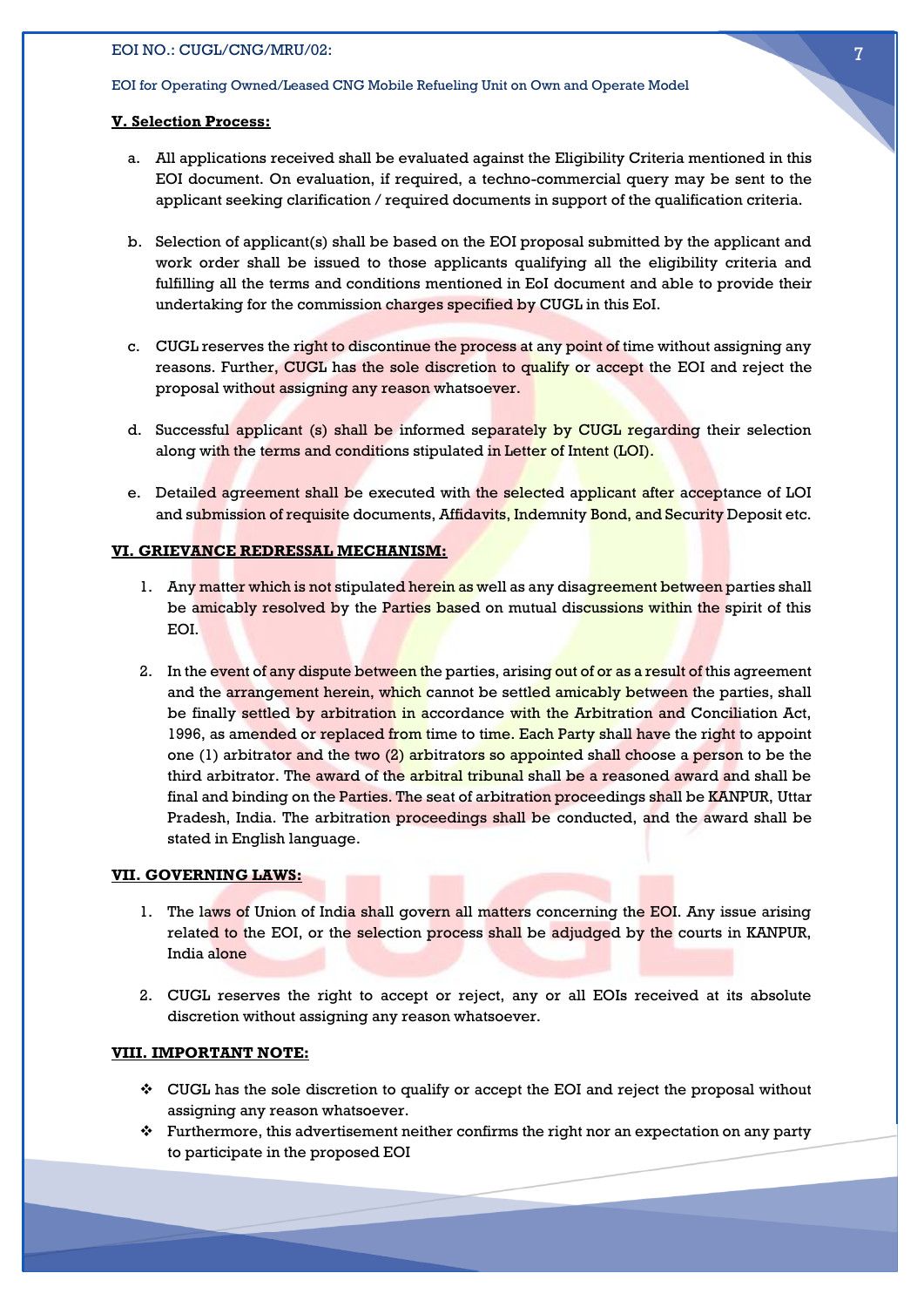EOI for Operating Owned/Leased CNG Mobile Refueling Unit on Own and Operate Model

#### **ANNEXURE-I FORMAT FOR SUBMISSION OF LOI**

**To,**

**SENIOR MANAGER MARKETING,**

**CENTRAL U.P. GAS LIMITED,**

**7 TH FLOOR, UPSIDC COMPLEX, A-1/4 LAKHANPUR,**

**KANPUR -208024, U.P.**

#### **Subject: Submission of Expression of Interest for "CNG Mobile Refueling Unit on Own and Operate Model"**

Dear Sir,

1. With reference to the EOI Ref.: CUGL/CNG/MRU/02 dated. 06-01-2022 and after examining the detailed EOI document, selection process and other terms and conditions mentioned in the EOI document for "CNG Mobile Refueling Unit on Own and Operate Model", I/We hereby offer to submit my / our Expression of Interest.

2. All documents necessary in this connection and as required in EOI are enclosed hereto. All the documents/ photocopies of the documents have been self-attested by me/us and CUGL is free to reject our candidature if any of the documents/photocopies of the documents is/are found to be false or forged at any stage.

3. The information sought from me as per the EOI notice is enclosed along with other mandatory details required in the EOI to this letter.

Yours Faithfully,

| NAME OF APPLICANT (Name, Designation,<br>Signature & Stamp of<br><b>Authorized Signatory)</b> | CATEGORY OF APPLICANT<br>INDIVIDUAL/OTHERS (TO BE SPECIFIED) |
|-----------------------------------------------------------------------------------------------|--------------------------------------------------------------|
| <b>CONTACT ADDRESS</b>                                                                        | DETAILS OF REGISTRATION DOCUMENT/<br><b>INCORPORATON</b>     |
| PHONE/MOBILE NO.                                                                              | <b>DATE</b>                                                  |
| EMAIL ID                                                                                      | <b>PLACE</b>                                                 |

*Note: Annexure to be submitted on Company Letter head by applicant*